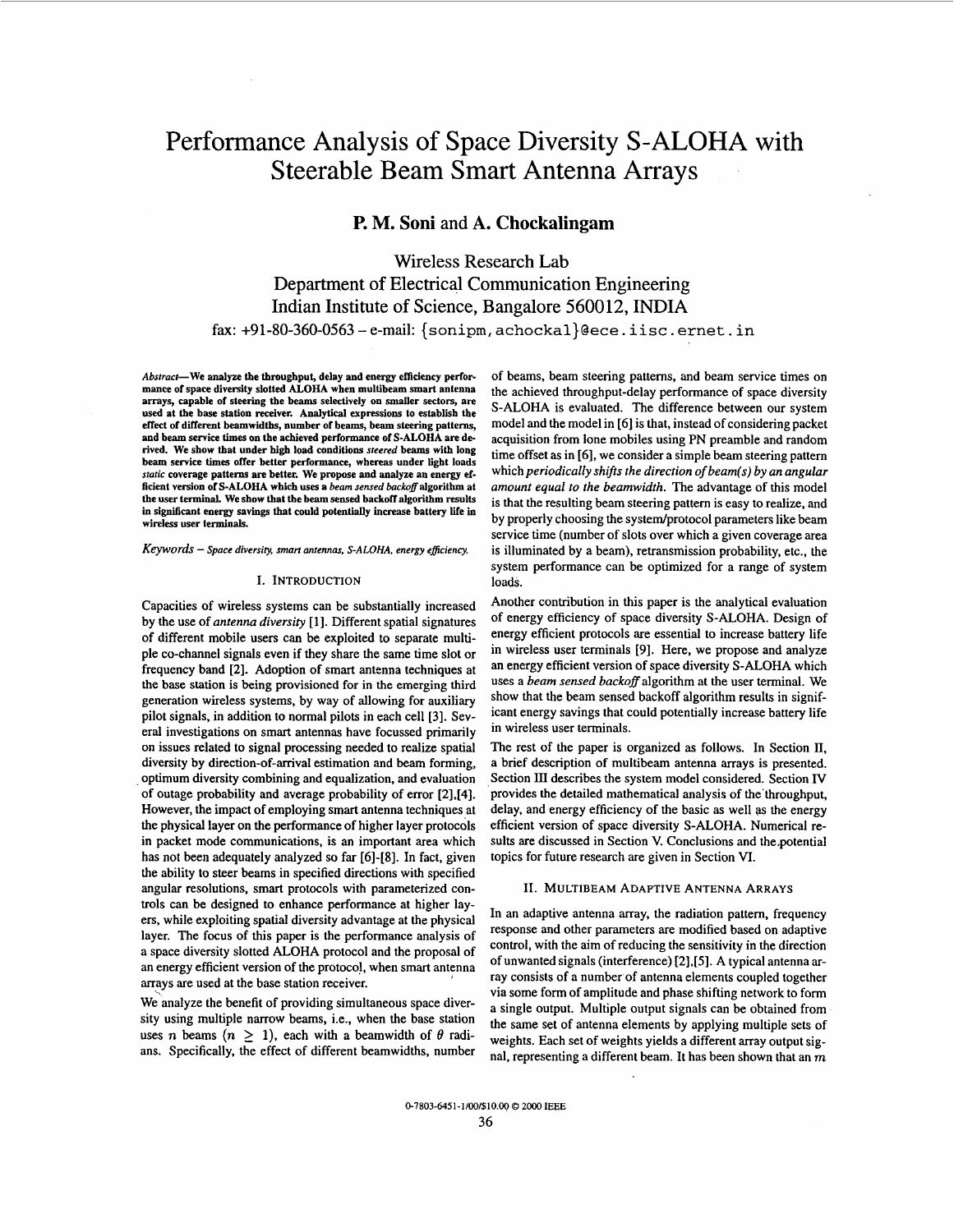<span id="page-1-0"></span>element array has  $m - 1$  degrees of freedom providing up to  $m-1$  independent pattern nulls [5].

In principle, multiple beam antenna arrays can be used to track, in azimuth, each mobile (or a group of mobiles) using directive narrow beams. The directive nature of the beams ensures that the interference levels seen by any given user will be far less than when conventional wide coverage base station antennas are employed. In the context of random access protocols, this would imply reduced probability of collision among packets transmitted from geographically separated mobile users. The focus of this paper would be the evaluation of the throughputdelay performance at the media access control layer when steerable multibeam antenna arrays (with idealized beam patterns) are used at the base station receiver, rather than the issues surrounding antenna array design themselves.

## 111. **SYSTEM** MODEL

We consider a circular cell with its base station located at the center of the cell. Mobile users are assumed to be uniformly distributed over the cell area. A slotted channel is shared by all the mobiles on the reverse link (mobile-to-base station link) for sending data packets to the base station. The base station receives packet transmissions from the mobiles through  $n, n \geq 1$ **1.** different but spatially separated beams, each having a width of  $\theta$  radians. The beams are assumed to have idealized, nonoverlapping patterns, focusing on perfect 2-dim cones of angle  $\theta$  in given directions on the two dimensional plane as shown in Figure 1. The beamwidth  $\theta$  is chosen such that  $\theta \leq \frac{2\pi}{n}$ .

*Case (a):* If  $\theta = \frac{2\pi}{n}$ , the entire cell area is illuminated without any "hole" in coverage at any given time; for example,  $n = 1$ corresponds to an omni-directional beam pattern covering the full azimuth range from 0 to  $2\pi$  radians, and  $n = 3$  corresponds to the classical 3-sector scheme with a beamwidth of  $\frac{2\pi}{3}$  radians (i.e.. **120').** We refer to this scenario **as** the *static* beam scenario, where steering of beams over time is not performed (i.e., the amplitude and phase weights of the array can be fixed). *Case (b):* On the other hand, if  $\theta < \frac{2\pi}{n}$ , the cell area is partially illuminated at any given time, leaving "holes" in coverage. The angular width of the un-illuminated holes will be  $\left(\frac{2\pi}{n} - \theta\right)$ . In this case, to achieve full coverage over the cell area, the direction of the beams are to be steered over time, by using appropriate array weights. Users in a coverage hole at a given time will eventually be serviced because of periodic steering of the beams. We refer to this scenario **as** the *steered beam* scenario. A simple beam steering pattern, in such a case, would be to periodically shift the direction of beam(s) by an angular amount equal to the beamwidth  $\theta$ . By doing so, the entire cell area can be swept once in  $\left[\frac{2\pi}{n\theta}\right]$  angular shifts. The time allowed between the angular shifts will then be the service time available to the corresponding illuminated segments in the cell area. The considered beam patterns for  $n = 1, 2, 3$  are illustrated in Figure **1.** 

Because of spatial diversity, multiple packets sent on the same slot, but from mobiles illuminated by different beams, can be successfully received by the base station. Here, we assume that packet losses occur only due to collision among simultaneous packet transmissions on the same beam. Packet losses due to physical layer characteristics like multipath fading and capture



**Fig. 1.** Antenna Beam Steering Patterns. a)  $n = 1$ , b)  $n = 2$ , c)  $n = 3$ .  $\theta < \frac{2\pi}{n}$ .



**Fig. 2. A cycle of serviced-unserviced slots.** 

will be considered in a future investigation.

## IV. ANALYSIS

**The** users in the cell are assumed to be uniformly distributed. A new packet arrival occurs at each user node with probability p, independently in every slot. If a user node fails to transmit its newly arrived packet successfully in a slot (either due to collision or due to non-availability of beam service), it enters into a backlogged mode. We call a slot, with respect to a user, serviced slot if a beam is present illuminating that user's location during that slot, and *unserviced slot* if a beam is not present in that user's direction. A collision occurs if more than one user attempt packet transmission in the same serviced slot. A transmission attempt can be either due to a new packet arrival or due to retransmission of a backlogged packet. Backlogged users attempt transmission in subsequent slots with probability *p,,* and reject new packet arrivals until the backlogged packet is successfully sent to the base station.

We consider  $r = \left(\frac{2\pi}{n\theta}\right)$  to be greater than 1, so that there will be coverage holes present in the cell at any time. Consider a sector (an illuminating beam area) having *N* users. We do the following analysis for  $r$  being an integer  $\geq 2$ , so that the serviced-unserviced periods as seen by a user in the sector under consideration show a cyclic behavior, as shown in Figure 2.

Define  $K$  and  $L$  as the number of serviced slots and unserviced slots, respectively, in a cycle. Then,  $L = (r - 1)K$ . Let  $B_i^j$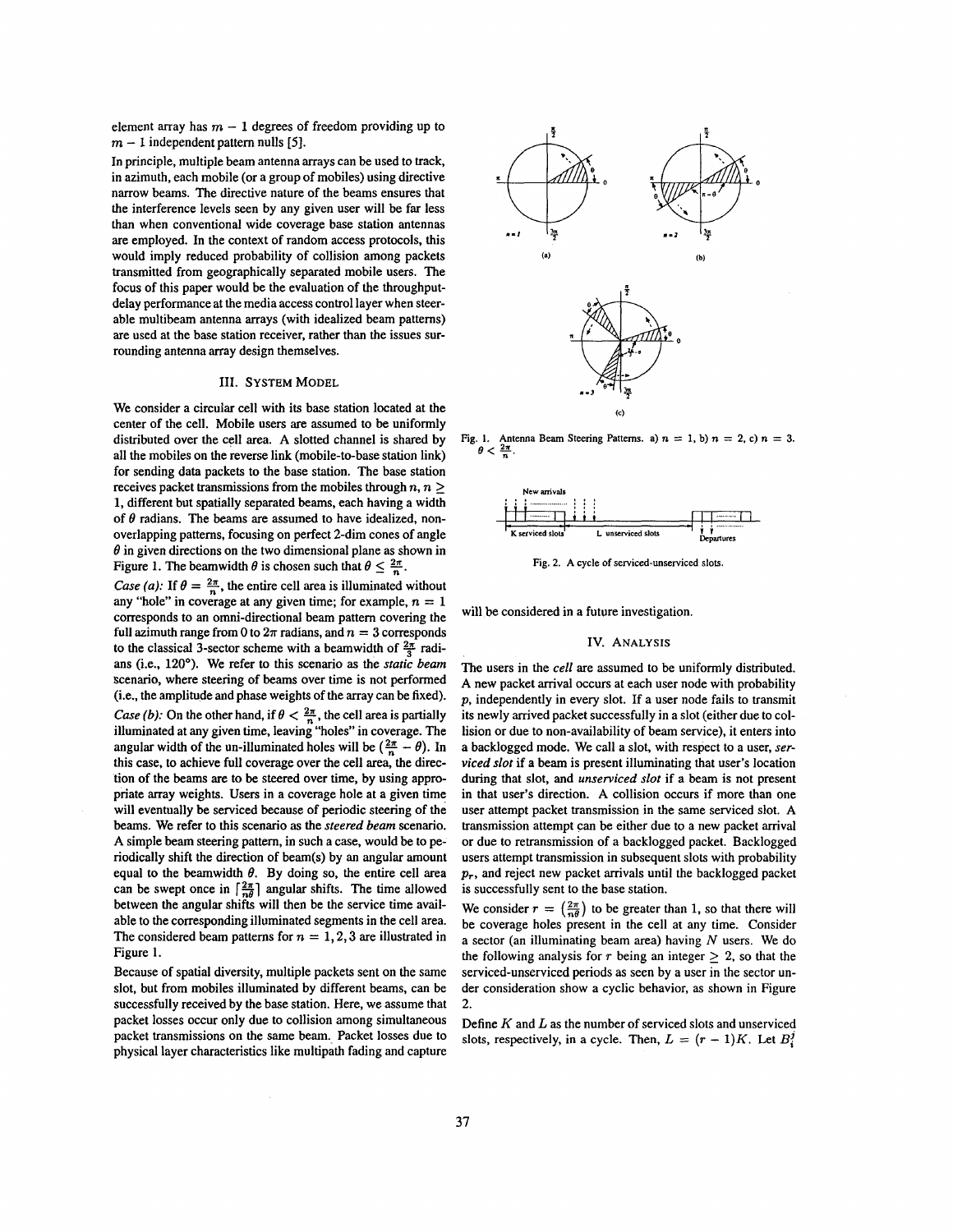be the random variable representing the number **of** backlogged users in the beginning of slot  $i, 1 \leq i \leq (K + L)$  of the  $j<sup>th</sup>$ cycle,  $j \ge 1$ . Define  $X_i = B_i^m$ , where  $i = m(K + L) +$ *1.* Observe that  $\{X_i, i \geq 1\}$  is a Markov chain. For  $m \geq 1$ 0, let C represent the transition probability matrix of  $X_i$  (to  $X_{i+1}$ ) for  $i = m(K+L) + l, 1 \le l \le K$  and **H** represent the transition probability matrix for  $i = m(K + L) + l$ ,  $K + 1 \leq$  $l \leq L$ . Or, in words,  $C(l,m)$  is the probability that a slot has *m* backlogs given the previous slot during the serviced period had *l* backlogs, and  $H(l, m)$  is the probability that a slot has m backlogs given the previous slot during the unserviced period had *l* backlogs. Defining  $1 - p = \hat{p}$  and  $1 - p_r = \hat{p}_r$ , the expression for  $C(l, m)$  can be written as,  $C(l, m)$  =

$$
\hat{p}^{N-l} \left[ 1 - lp_r \hat{p_r}^{l-1} \right] +
$$
\n
$$
(N-l)p\hat{p}^{N-l-1} \hat{p_r}^{l}; \text{ for } m = l, 0 \le l \le N-1,
$$
\n
$$
1 - Np_r \hat{p_r}^{N-1}; \text{ for } m = l = N,
$$
\n
$$
\hat{p}^{N-l}lp_r \hat{p_r}^{l-1}; \text{ for } m = l-1, 1 \le l \le N, \text{ which}
$$
\n
$$
0 \text{ ; for } 0 \le m \le l-2, 2 \le l \le N,
$$
\n
$$
0 \text{ ; for } m = 1, l = 0,
$$
\n
$$
(N-l)p\hat{p}^{N-l-1} \left[ 1 - \hat{p_r}^{l} \right]; \text{ for } m = l+1, 1 \le l \le N-1, \text{ where } n \ge N, 0 \le l \le N-2.
$$

The expression for  $H(l, m)$  can be written as,  $H(l, m)$  =

$$
\begin{array}{ll}\n0; & \text{for } 0 \le l \le N, \ 0 \le m \le l-1, \\
\binom{N-l}{m-l} p^{m-l} \hat{p}^{N-m}; & \text{for } 0 \le l \le N, \ l \le m \le N.\n\end{array}
$$

Now, sample  $B_i^j$  at the first slot of every cycle to obtain the process  $\{B_1^j, j \geq 1\}$ . This process is also a Markov chain with a transition probability matrix **P**, given by  $P = C^K H^L$ . Let  $B_i$  denote the stationary random variable corresponding to  $B_i^j$ , the stationarity considered over *j*. Let  $\pi_i^i$  represent the distribution of  $B_i$ ,  $1 \leq i \leq K + L$  and  $0 \leq l \leq N$ , i.e.,  $\pi_i^i$  = *Prob*[ $B_i = l$ ]. Solving  $\pi^1 = \pi^1$ **P** gives the stationary distribution of  $B_1$ . Then,  $\pi^i$ ,  $2 \leq i \leq K + L$  could be obtained from  $\pi^1$ , C, and **H** using the relationships

$$
\pi_l^{i+1} = \sum_{k=0}^N \pi_k^i C(k, l); \ 1 \le i \le K, \qquad (1
$$

and

$$
\pi_l^{i+1} = \sum_{k=0}^N \pi_k^i H(k,l); \ K+1 \le i \le K+L-1. \ (2)
$$

Next, define  $s_l$  as the probability that one user succeeds in a slot which begins with *1* number of backlogged users. We can write *SI,* **for** a serviced slot, as

$$
s_{l} = \begin{cases} l p_{r} \hat{p}_{r}^{(l-1)} \hat{p}^{(N-l)} + \\ (N-l) p \hat{p}^{(N-l-1)} \hat{p}_{r}^{l}; & \text{for } 0 \le l \le N-1, (3) \\ N p_{r} \hat{p}_{r}^{(N-1)}; & \text{for } l = N. \end{cases}
$$

For an unserviced slot  $s<sub>l</sub> = 0$ .

## *A. Throughput*

Define  $n_N$  as the throughput of a sector having N users. This can be written as,

$$
\eta_N = \frac{1}{K+L} \sum_{i=1}^{K} \sum_{l=0}^{N} \pi_i^i s_l \tag{4}
$$

We have totally  $M = rn$  number of sectors in the cell. Let  $S_m$ ,  $1 \leq m \leq M$ , be the random variable representing the number of users in the  $m<sup>th</sup>$  sector. Let  $N$  be the total number of users in the system. Then,  $0 \leq S_m \leq \mathcal{N}$  and  $\sum_{m=1}^M S_m = \mathcal{N}$ . Let  $\eta(N_1, N_2, \dots, N_M)$  be the system throughput when  $S_m =$  $N_m, 1 \leq m \leq M$ , so that

$$
\eta(N_1, N_2, \cdots, N_M) = \eta_{N_1} + \eta_{N_2} + \cdots + \eta_{N_M}.
$$
 (5)

Let  $\beta(N_1, N_2, \dots, N_M) = Prob[S_1 = N_1, \dots, S_M = N_M],$ which can be derived as

$$
\beta(N_1, N_2, \cdots, N_M) = {N \choose N_1} \left(\frac{1}{M}\right)^{N_1} \left(1 - \frac{1}{M}\right)^{N - N_1} \cdot \left(\frac{N - N_1}{N_2}\right) \left(\frac{1}{M - 1}\right)^{N^2} \left(1 - \frac{1}{M - 1}\right)^{N - N_1 - N_2} \cdots
$$

Then, the system throughput,  $\eta$ , can be written as,

$$
\eta = \sum_{N_1=0}^{N} \sum_{N_2=0}^{N-N_1} \cdots \sum_{N_M=0}^{N-\sum_{i=1}^{M-1} N_i} \beta(N_1, N_2, \cdots, N_M) \times \eta(N_1, N_2, \cdots, N_M). \quad (6)
$$

In the case **of** static beams, all slots are serviced slots, and *so,*  the stationarity is taken over the slots. We can obtain the expressions **for** throughput in the static beams case by putting  $K = 1$  and  $L = 0$  in the above Equations.

## *B. Delay*

Let  $\delta_N^a$  and  $\delta_N^d$  denote the expected number of new arrivals and sum **of** expected delays **of** all new arrivals, respectively, in a period of a cycle in a sector having *N* users ( $\delta_N^a$  and  $\delta_N^d$  are derived in Appendix -A). The expected delay **of** a user in the system,  $\delta$ , is given by,

$$
\delta = \frac{\delta^d}{\delta^a},\tag{7}
$$

where,

$$
\delta^{a} = \sum_{N_{1}=0}^{N} \sum_{N_{2}=0}^{N-N_{1}} \cdots \sum_{N_{M}=0}^{N-\sum_{i=1}^{M-1} N_{i}} \beta(N_{1}, N_{2}, \cdots, N_{M}) \times \left(\delta_{N_{1}}^{a} + \delta_{N_{2}}^{a} + \cdots + \delta_{N_{M}}^{a}\right), \quad (8)
$$

$$
\delta^{d} = \sum_{N_1=0}^{N} \sum_{N_2=0}^{N-N_1} \cdots \sum_{N_M=0}^{N-\sum_{i=1}^{M-1} N_i} \beta(N_1, N_2, \cdots, N_M) \times \left(\delta_{N_1}^d + \delta_{N_2}^d + \cdots + \delta_{N_M}^d\right). \quad (9)
$$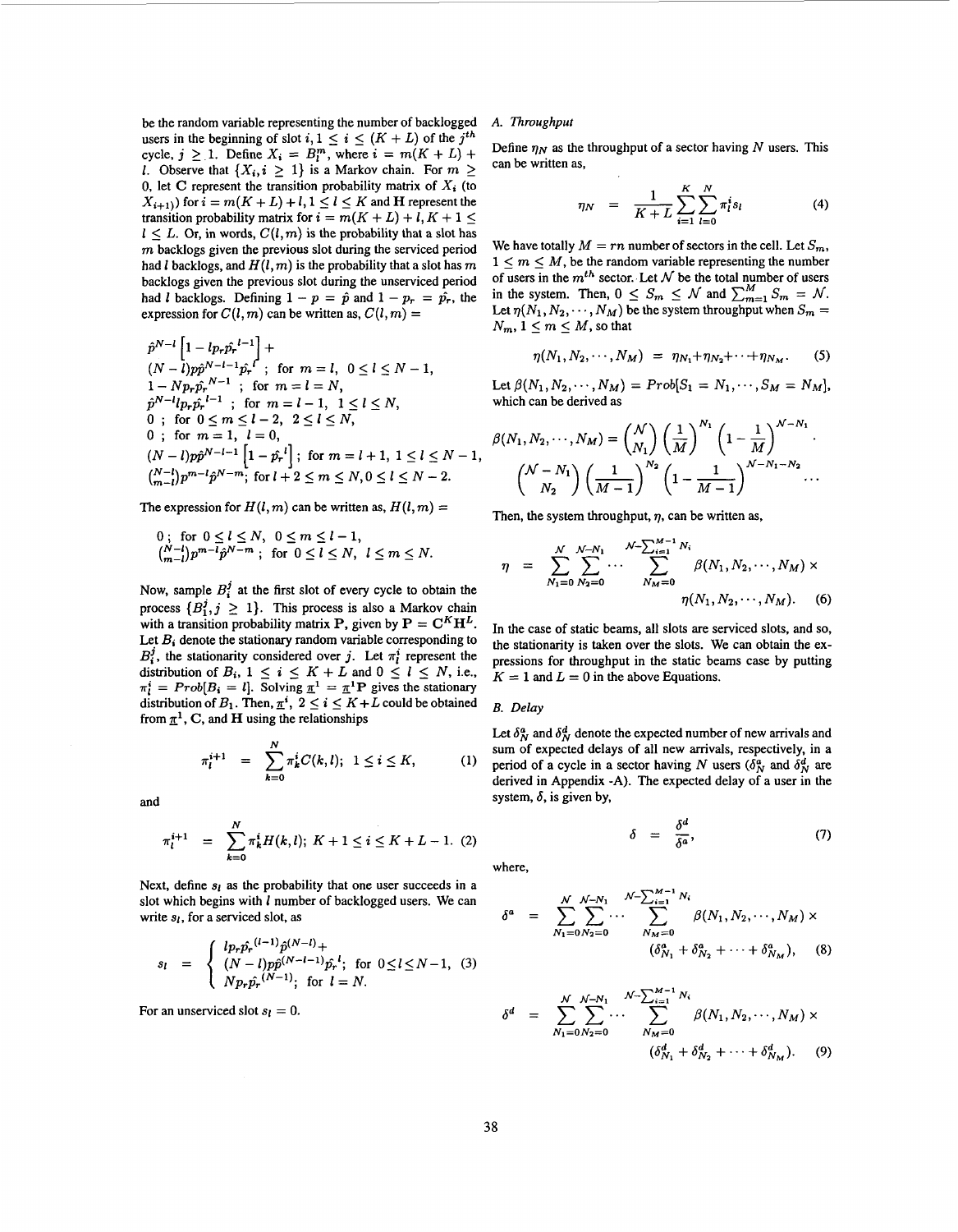## *C. Energy Eficiency*

We define energy efficiency *[9]* as the reciprocal of the amount of energy consumed per successful transmission attempt, by considering one unit of energy as corresponding to the amount of energy spent in transmitting one packet. In other words, the normalized energy efficiency is unity if every transmission attempt is a successful attempt. Failed transmission attempts lead to drain in the battery power without adding to throughput, and hence will result in reduced energy efficiency.

The approach to derive the energy efficiency is very similar to the throughput analysis. Let  $\phi_N$  be the mean number of unsuccessful transmissions per slot in a sector having *N* users. Similar to  $\eta(N_1, N_2, \cdots, N_M)$ , define  $\phi(N_1, N_2, \cdots, N_M)$  to be the mean number of unsuccessful transmissions per slot of the system when  $S_m = N_m$ ,  $1 \le m \le M$ . Then,  $\phi$ , the mean number of unsuccessful transmissions per slot of the system is given by,

$$
\phi = \sum_{N_1=0}^{N} \sum_{N_2=0}^{N-N_1} \cdots \sum_{N_M=0}^{N-\sum_{i=1}^{M-1} N_i} \beta(N_1, N_2, \cdots, N_M) \times \phi(N_1, N_2, \cdots, N_M). \qquad (10)
$$

The derivation of  $\phi_N$  and  $\phi(N_1, N_2, \dots, N_M)$ , are given in the Appendix -B. The energy efficiency,  $\nu$ , is given by  $\nu =$  $\eta/(\eta + \phi)$ , where  $\eta$  is given by Eqn. (6).

## *D. Beam Sensed Backoff*

In the basic version of the space diversity S-ALOHA protocol described and analyzed above, mobile users could attempt transmission during unserviced slots **as** well. Although leaving intentional holes in coverage (unserviced slots) may result in improved system throughput under certain system load conditions **(as** will be illustrated in the next Section), transmission attempts during unserviced slots will merely add to the **drain** on the battery power in the mobile terminal, without contributing to system throughput. The basic protocol can be made more energy efficient by constraining the mobiles not to attempt transmission during the unserviced slots. This could be achieved, for example. by the base station informing the spatially distributed mobiles individually of their beam coverage information (start and length of service period corresponding to individual mobile's location). The mobiles can then use this information to ensure that they attempt only during the serviced slots. We call this energy efficient procedure **as** the *beam sensed backoff* algorithm. That is. the mobile transmits a packet only if it is illuminated by a beam, and keeps idle and reschedules transmission otherwise.

The throughput and delay performance with beam sensed backoff is the same as that without backoff, because regardless of whether attempts are made during unserviced slots or not, it is only the successful transmissions during serviced slots that contribute to throughput and delay. However, the energy consumption performance with and without backoff will be different, which can be quantified analytically. The energy efficiency performance with backoff can be derived similar to without backoff, except for minor modifications in the derivation of  $\phi_N$ **as** described in Appendix **-B.** 



**Fig. 3. System throughput,** *q.* **versus new packet arrival probability. p. for**   $n = 3$  at different values of  $\theta$ .  $\mathcal{N} = 10$ ,  $p_r = 0.4$ ,  $K = 100$  slots.



**Fig. 4.** Throughput-delay performance for  $n = 3$  at different values of  $\theta$ .  $\mathcal{N} = 10, p_r = 0.4, K = 100$  slots.

## **V. RESULTS**

The system is studied for  $\mathcal{N} = 10$  and for different values of K,  $p, n, \theta$  and  $p_r$ . Figure 3 shows the system throughput ( $\eta$ ) versus new packet arrival probability  $(p)$ , for different n and  $\theta$ , when  $K = 100$  slots and  $p_r = 0.4$ . The mean delay versus system throughput for the same set of parameters is shown in Figure **4.** Both analytical and simulation points are shown. Simulation results closely match with analytical results thus validating the analysis.

From Figures 3 and **4,** it is seen that at light loads (low values of  $p$ ), an omni-directional antenna pattern is shown to perform as good **as** multiple static antenna pattern, and better than steerable antenna pattern. This is because when  $p$  is low, the probability of collision is low. This makes steerable antenna pattern to perform poorer, because some possible successes are lost due to the holes in coverage. For medium loads, multiple static antenna patterns give better throughput than both omni as well as multiple steered beam patterns. This implies that there is no performance benefit in steering the beams leaving intentional holes at light to moderate loads. However, at heavy loads, steerable antenna pattern gives better throughput than static pattern. For example, for  $p > 0.4$ , steered beam pattern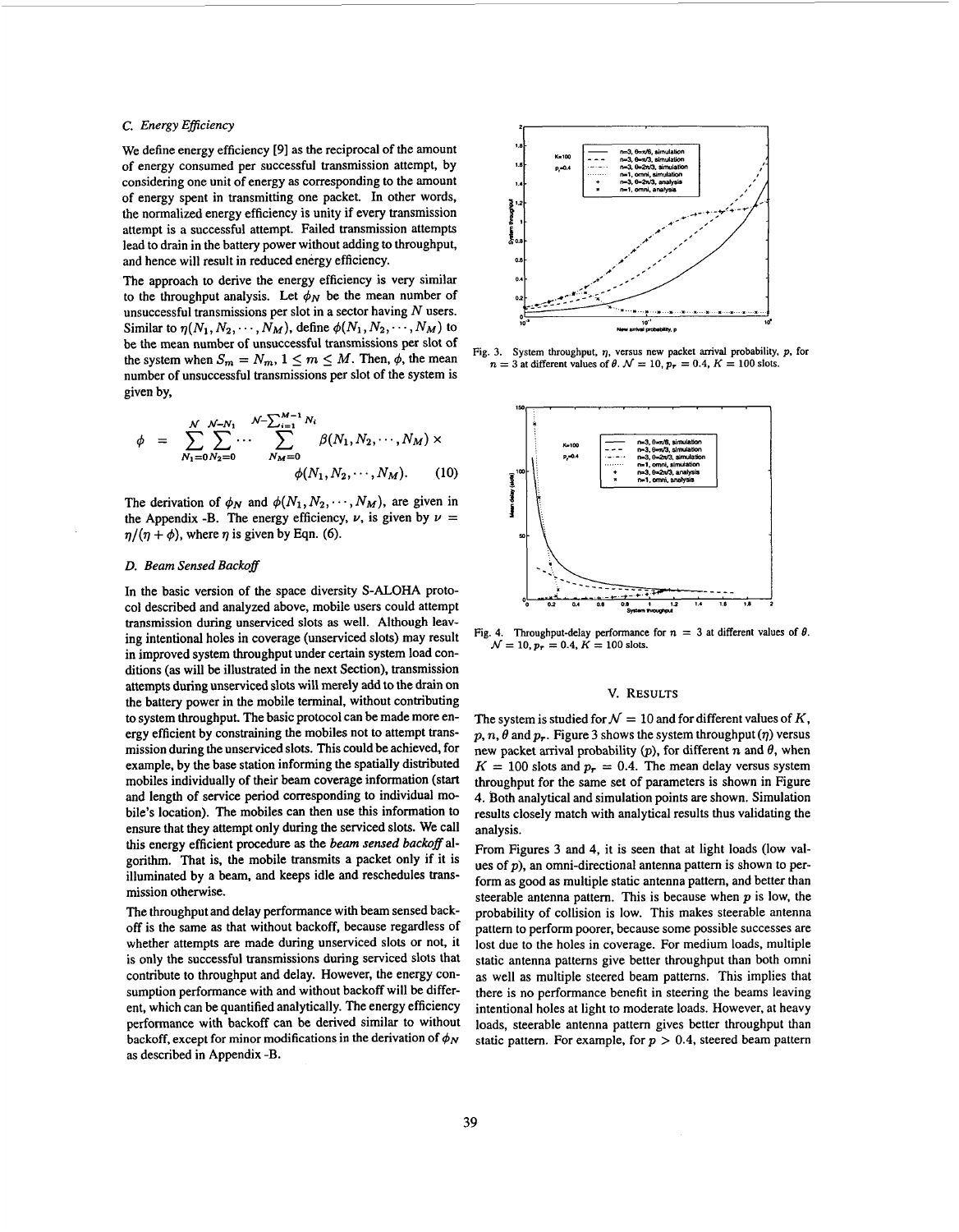



Fig. 5. System throughput,  $\eta$ , vs new arrival probability,  $p$ , and beam service Fig. 6. Mean delay vs new arrival probability,  $p$ , and beam service time,  $K$ , time,  $K$ , for  $n = 3$  at  $\theta = \pi/3$ .  $\mathcal{N} = 10$ ,  $p_r = 0.1$ **time,**  $K$ , for  $n = 3$  at  $\theta = \pi/3$ .  $\mathcal{N} = 10$ ,  $p_r = 0.1$ .

with  $\theta = \frac{\pi}{3}$  performs better than static pattern with  $\theta = \frac{2\pi}{3}$ . This is because, the presence of coverage holes reduces the effective probability of collision during serviced slots when *p* is high (i.e., transmission from users in holes do not interfere with transmissions in serviced slots), thereby increasing the system throughput. The performance crossover between static versus steered beams occur at different loads, depending on the values of system parameters (e.g.,  $\theta$ ,  $p_r$ ,  $K$ ).

Figures *5* and *6* show the **3-D** plots of system throughput and mean delay versus *p* and *K*, for  $\mathcal{N} = 10$ ,  $n = 3$ ,  $\theta = \frac{\pi}{3}$ and  $p_r = 0.1$ . At light loads ( $p < 10^{-2}$ ), the beam service time does not significantly affect the throughput because the achieved throughputs in any case are low  $( $0.1$ ), due to low$ arrival and high idle rates. However, large values of *K* significantly increases the mean delay performance. Thus, small beam service times are desired at light loads. On the other hand, at high loads  $(0.1 < p < 1)$ , the mean delay performance is not very much affected, but the achieved throughput increases significantly with increasing values of *K.* This implies that serving an illuminated sector longer (i.e., large *K)*  is desired at high loads. Therefore, choosing *K* based on the system load, (i.e., a large *K* at high load and a small *K* at low load), will give better performance in terms **of** throughput and delay.

Finally, [Figure](#page-5-0) **7** shows the energy efficiency (in **dB)** versus system throughput plots for both with and without the beam sensed backoff (BSBO), when  $n = 3$ ,  $\mathcal{N} = 10$ ,  $K = 100$ , and  $p_r = 0.1$ . The 0 dB point on the y-axis is the best possible energy efficiency corresponding to all transmission attempts being successful. Failed transmissions will result in less than unity (i.e., -ve **dB)** energy efficiency as shown. Each point on these energy efficiency curves correspond to a different new arrival probability *p,* with *p* increasing from 0 to 1 moving from left to right side of the x-axis. The system with beam sensed backoff is seen to achieve achieve much better energy efficiency compared to the one without backoff. For example, to achieve a throughput of 0.6 in a system with beamwidth  $\theta = \pi/6$ , the system without backoff needs about 3.5 dB more (i.e., more than twice) power than the one with backoff. Similarly, for  $\theta = \pi/3$  the improvement in energy efficiency due to BSBO is about *2* **dB.** For an achieved throughput of 1, the energy savings are 2.3 dB and 1.5 dB, respectively, for  $\theta = \frac{\pi}{6}$ and  $\frac{\pi}{3}$ . For the maximum achieved throughput of 1.8 at  $\theta = \frac{\pi}{3}$ , the energy savings is about 1 **dB.** It is noted that about 18% of the power consumed in mobile computers (laptops with wireless interface) is due to the wireless interface cards [10]. This consumption percentage could be even higher in palmtops and other such wireless terminals, where the power consumed by display, memory, etc., can be much less compared to the power consumed by RF power amplifier during packet transmissions. In the light of the above, a **3** dB energy savings at the packet transmission layer can appreciably increase the battery life - about 10% increase in battery life in the mobile computer example. Thus, we show that smart antenna techniques coupled with energy efficient protocol rules can enhance throughputdelay performance while increasing the 'talk-time' of wireless user terminals and mobile computers.

## VI. **CONCLUSIONS**

We analyzed the throughput-delay performance of S-ALOHA when steerable multibeam antenna arrays are used at the base station receiver. Performances achieved using multiple static beams versus multiple steered beams were compared. A deterministic beam steering pattern, where the direction of beam(s) are periodically shifted by an angular amount equal to the the beamwidth, was considered. Through numerical results we showed that, under high load conditions *steered* beams with long beam service times offer better performance, whereas under light loads *static* coverage patterns are better. We also proposed and analyzed an energy efficient version of S-ALOHA which used a beam sensed backoff algorithm at the user terminal. This algorithm was shown to result in significant energy savings (about **3** dB) that could translate into extended battery life in wireless user terminals. Further, the performance of *stochastic beam steering* patterns (beam steering based on knowledge/prediction of dynamic system behavior) are expected to be better, and is worth investigating as future work.